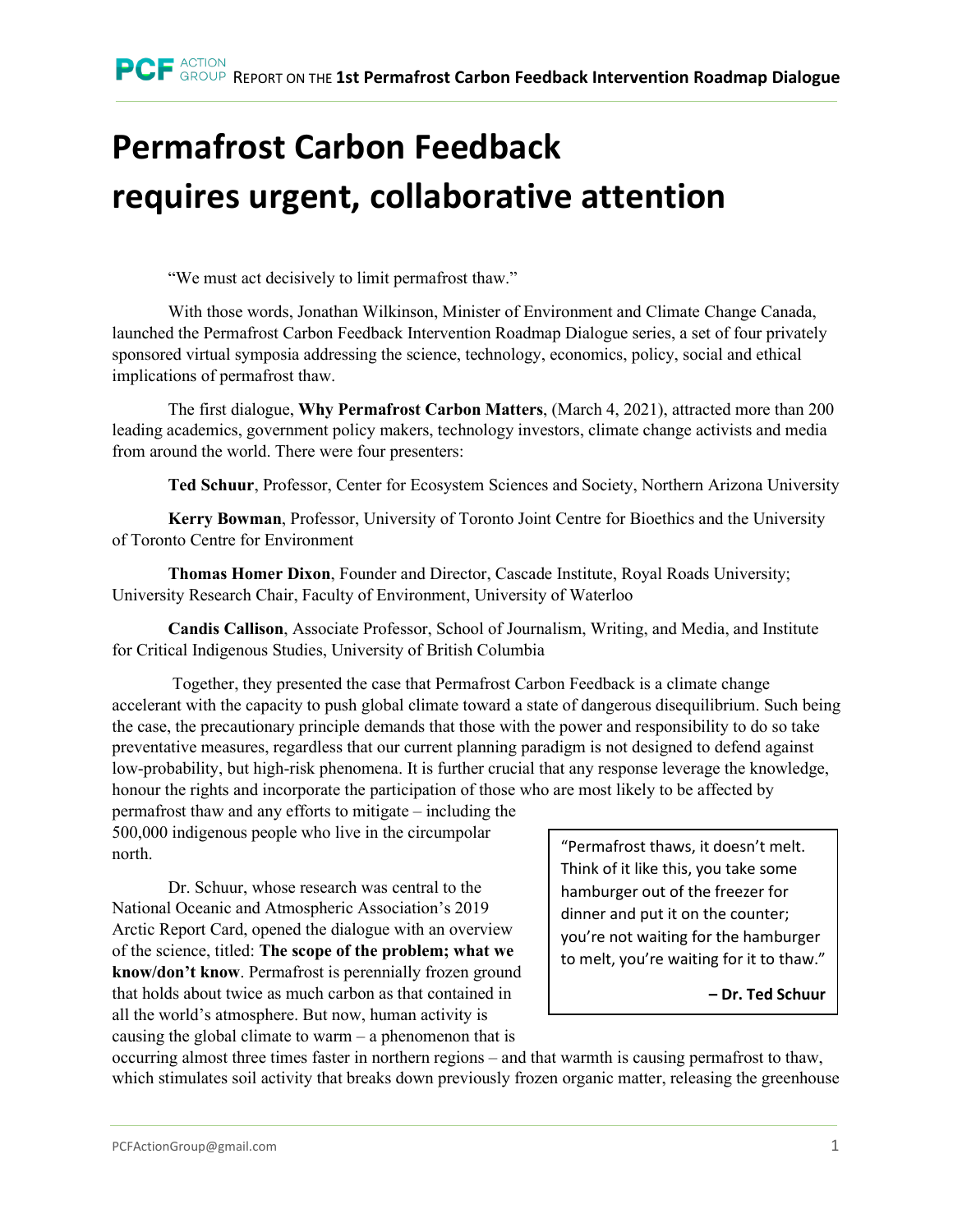gases carbon dioxide and methane. Once back in the atmosphere, those gases have the capacity to further promote global warming, in an accelerating feedback cycle.

Scientists are now engaged trying to determine the magnitude, timing and form or permafrost carbon release. That is, how much carbon is being released, how quickly and in what form  $(CO_2 \text{ or } CH_4)$ so they can better understand its impact in accelerating warming. Dr. Schuur quoted from the Intergovernmental Panel on Climate Change (IPCC) Special Report on the Ocean and Cryosphere in a Change Climate to describe the amount of carbon potentially to be released by the end of the 21<sup>st</sup> century. The estimates anticipate the thawing of between 24% and 69% or near-surface permafrost leading to the release of tens to hundreds of billions of ton of permafrost carbon. On that basis, Schurr has calculated that in the upper range, the permafrost could release +/- 10% of its carbon, constituting 150 billion tons equal to 75 parts per million of  $CO<sub>2</sub>$  in the atmosphere, or 18% of all the carbon dioxide in the atmosphere already. (Important to note, as well, that those emissions would also continue from that higher threshold.)

While the higher emission estimates are at one end of an uncertain range, the lower estimates are equally uncertain. The lower emission scenarios rely upon the warmer atmosphere supporting increased plant growth, which would then draw more carbon out of the atmosphere and sequester it in plant biomass and, perhaps ultimately, in newly frozen permafrost. Schuur, however, said he believes that calculations of this new sequestering may be "over optimistic."

Much remains unknown, and many people in science and policy, use that doubt as an argument for inaction – suggesting that we should wait until the threat is confirmed. But Schuur said many more in the scientific community are nervous about how far we may have come already. "Some people think the permafrost is already gone, some people think the situation is hopeless." Although that bleak scenario is unproven, Schuur acknowledged that in all current models permafrost declines at least to some degree.

Looking again to the IPCC, the most recent Summary for Policymakers observed that, "There is *medium evidence* with *low agreement* whether northern permafrost regions are currently releasing additional net methane and  $CO<sub>2</sub>$ ." The italicized equivocations reveal the outstanding scientific uncertainty over whether the carbon feedback mechanism is already accelerating climate change. But Schuur concluded that "strong evidence" in permafrost areas that are well studied, "suggest that we should act as a society, even in the face of uncertainty, even as we collect more data, as this issue is not likely to go away."

Schuur's parting point segued perfectly into ethicist Kerry Bowman's presentation, **How the Precautionary Principle applies; drawing lessons from poor preparation and systems resilience during the COVID-19 pandemic**. Bowman began with a definition of the Precautionary Principle: "When an occurrence raises threats of harm to human and/or environmental health, precautionary measures ought to be taken even if some cause-and-effects relationships are not fully established." The central point being, that if, in anticipating or managing a potential problem such as Permafrost Carbon Feedback, you wait for definitive, hard-core evidence, you risk delaying any response to the point where tremendous harm is done.

Bowman also noted that this risk has been anticipated in the international conversation about climate change. In 1992, at the Rio Convention where the United Nations Framework Convention on Climate Change (UNFCCC) had its origin, the founding declaration included Principle 15: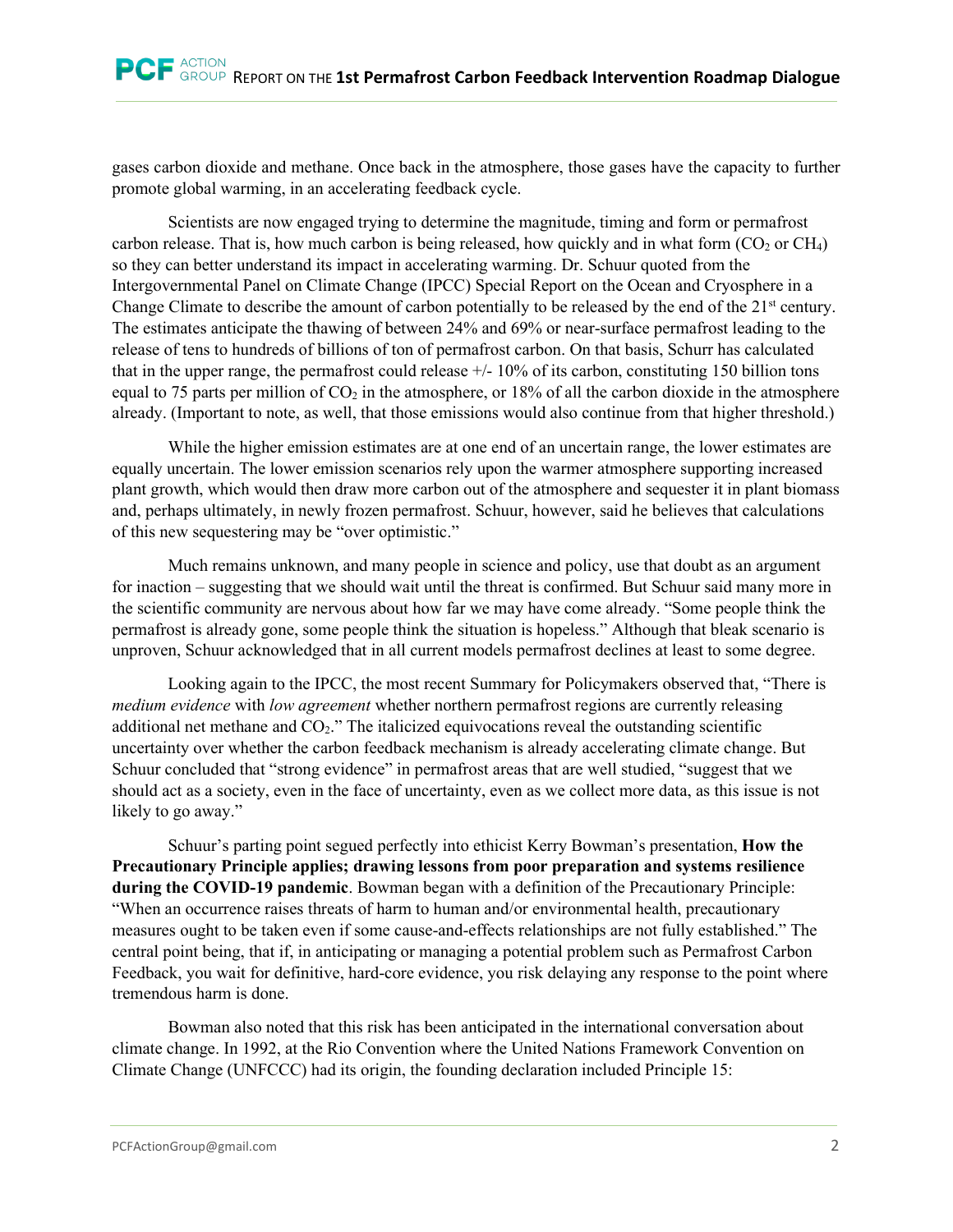"In order to protect the environment, the precautionary approach shall be widely applied by states according to their capabilities. Where there are threats of serious or irreversible damage, lack of full scientific certainty shall not be used as a reason for postponing costeffective measures to prevent environmental degradation."

In Bowman's words, we simply "can't wait for bullet-proof scientific data when we have a great threat."

According to the logic of the Precautionary Principle, Bowman offered five further guidelines for action:

- 1. Take preventative action in the face of uncertainty.
- 2. Shift the burden of proof to the cost and consequences of inaction.
- 3. Explore a wide range of preventative strategies.
- 4. Increase public awareness of and participation in decision making.
- 5. Use the shift to create opportunities and challenges for scientists to think differently about the ways they conduct studies and communicate results.

Absent a clear application of the Precautionary Principle, even when hesitance can result in great cost, scientists tend to be conservative in how they present their findings. The whole peer review process is dedicated to limiting the communication of unproven or uncertain material.

But Bowman offered the COVID-19 pandemic as a perfect illustration of what can happen when society waits for unequivocal evidence of danger, rather than acting cautiously in the face of a threat that, while still unproven, could have devastating consequences. Having been working in Toronto hospitals during the 2003 outbreak of the first SARS virus, Bowman was already familiar with the risk; Toronto was the only centre outside Asia that suffered directly from the SARS 1 infection. Yet, when SARS CoV-2 (COVID-19) struck last year, Canada is the only country that didn't act quickly to shut its borders and call for social measures such as the wearing of masks And our subsequent infection and death rates attest to the consequences.

Bowman said: "We relied heavily on epidemiological models that were designed to show approximately what happens when a limited set of actions are made. But we were dealing with interconnected, complex systems that allow things to cascade out of control, delivering unknown outcomes."

Thomas Homer-Dixon picked up Bowman's point with a presentation that he titled, **Danger in the tail: The policy implications of underestimating the risks of permafrost carbon feedback**. Homer-Dixon's opening point was that the current paradigm for assessing and reporting scientific phenomenon – and for making policy based on that phenomenon – doesn't deal well with non-linearity, when positive feedback loops can produce enormous and sudden change.

To give context to the point, Homer-Dixon quoted the 2013 report from the U.S. National Academy of Sciences, *Abrupt Impact of Climate Change: Anticipating Surprises*:

"Arctic carbon stores are poised to play a significant amplifying role in the century timescale buildup of CO<sub>2</sub> and methane in the atmosphere, but are unlikely to do so abruptly, on a time scale of one or a few decades. This conclusion is based on immature science, however and a truly sparse monitoring capability."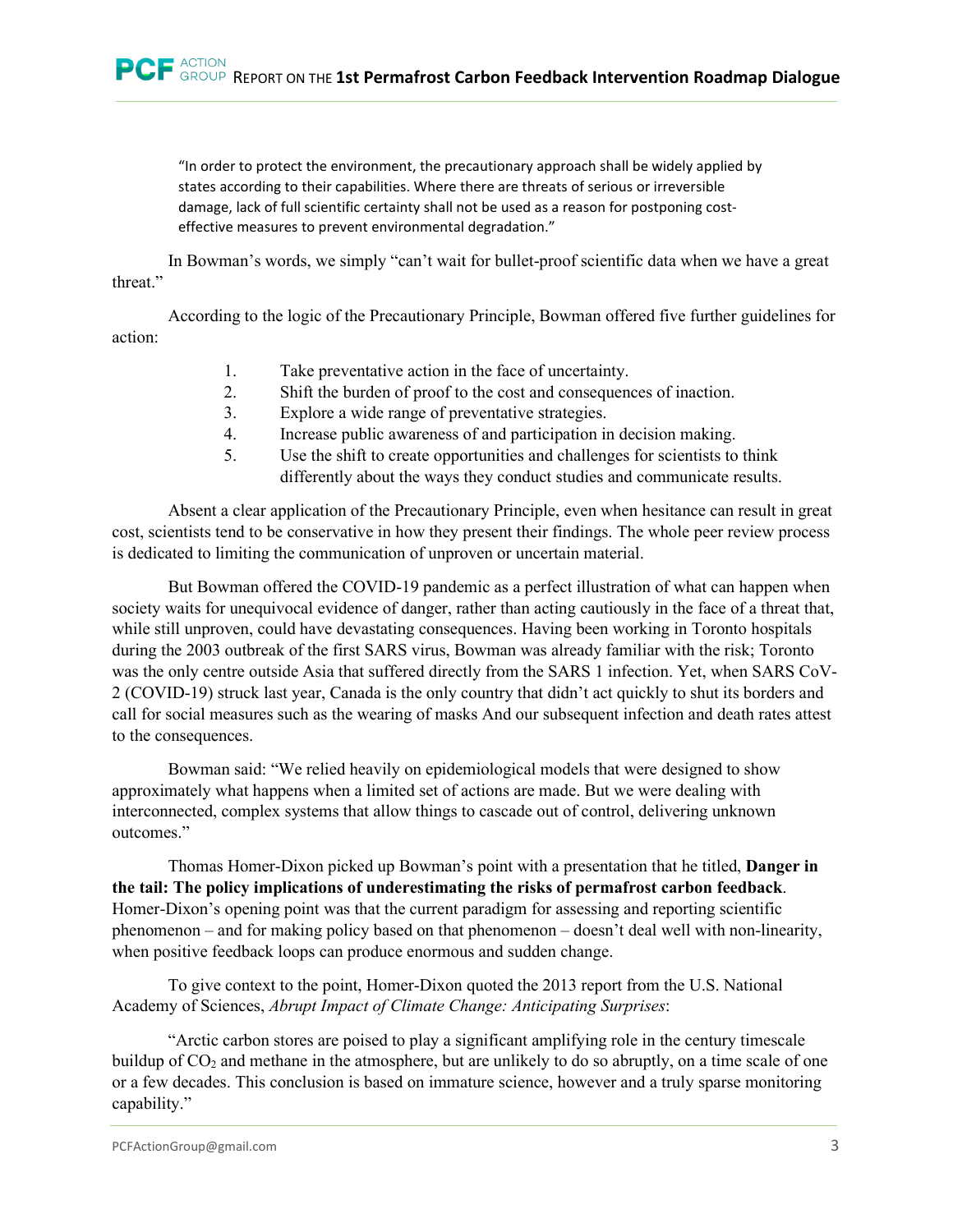It appears however, that in the time since, policy makers paid more attention to the assurance that problems are "unlikely" to arise abruptly than to the warning that the science was immature.

Homer-Dixon also quoted the Harvard economist Martin L. Weitzman, who in a paper titled, *Fattailed Uncertainty in the Economics of Catastrophic Climate Change*, said:

"I believe that the most striking feature of the economics of climate change is that its extreme downside is nonnegligible. Deep structural uncertainty about the unknown unknowns of what might go very wrong is coupled with essentially unlimited downside liability on possible planetary damages. This is a recipe for producing what are called 'fat tails' in the extreme of critical probability distributions…."

The problem, Weitzman concluded, is that "It is difficult to judge how fat the tail of catastrophic climate change might be because it represents events that are very far outside the realm of ordinary experience."

Weitzman's "fat tail" is the trailing end of a graph of the probabilities of future events, such as

the release of specific amounts of carbon from the permafrost at a given temperature. Scientists or economists often base their models on such graphs, assuming that the "central tendencies" in the fat middle – the mean, median, or mode – represent what will happen in the future. But these curves often have long, fat tails that indicate that extreme outcomes, while not probable, are still possible. They should not be factored out of consideration by our mathematical models. Citing Bowman's caution, Homer-Dixon agreed that we



are duty bound to act cautiously when we face "nonnegligible possibilities of very extreme temperatures that frankly would be an existential threat to human civilization."

Events in the tails of climate probability distributions will likely be associated with climate "tipping points" driven by positive feedbacks, Homer-Dixon noted. He quoted from a 2019 *Nature* article by Tim Lenton, et al., which said:

"The clearest emergency would be if we were approaching a global cascade of tipping points that led to a new, less habitable 'hothouse' climate state … We argue that cascading effects might be common [and] examples are starting to be observed. The evidence from tipping points alone suggests that we are in a state of planetary emergency."

Homer-Dixon then presented a second key concept that should inform policy conversations about permafrost carbon feedback: climate hysteresis. Once a component of the climate system passes a tipping point—for example, once major patterns of ocean currents, such as the Gulf Stream, reorganize themselves—that component will not return to its previous state even if the factors that produced the tipping are reversed. Similarly, massive thawing of the permafrost could for all intents and purposes be irreversible.We won't be able to wind the process back. Facing such a threat, even if scientists are reluctant to sound extremist or alarmist, they still have a responsibility to articulate what extreme scenarios might look like.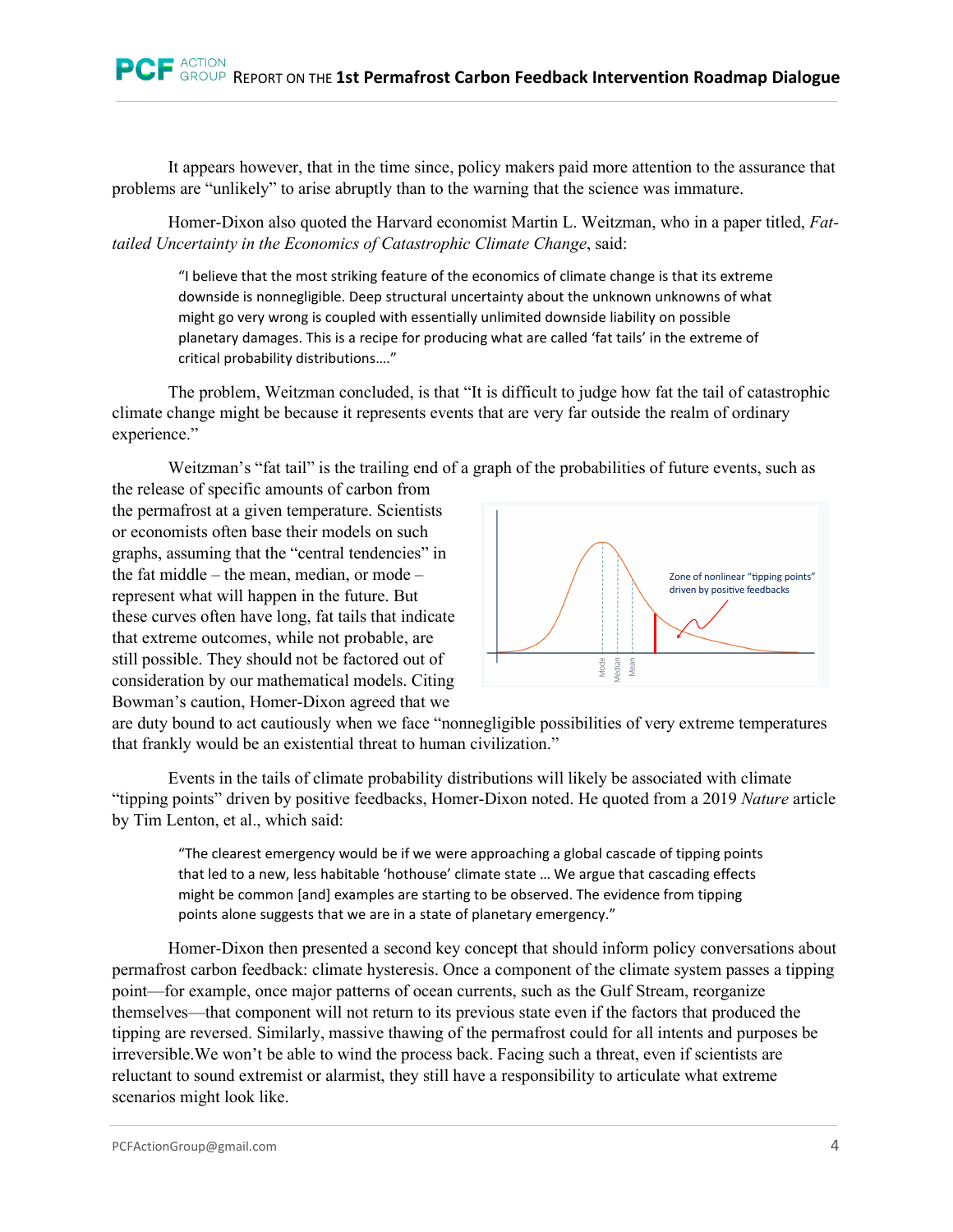Homer-Dixon said: "When we do the math, we have to multiply probability of an event by its cost to us. A small probability event is still worth mitigating if its occurrence will produce enormous costs."

The first and largest portion of that cost is destined to fall on those who live in the north, and especially on the 500,000 indigenous peoples live in the Arctic, spanning three continents, seven countries and 30 million square kilometres. Yet, in a presentation titled, **The ethical implications of governments and outsiders advancing actions and policies that affect Northern communities and residents,** Candis Callison pointed out that these are often people with no voice. Callison is a member of the Tahltan First Nation that lies on the border of British Columbia, Yukon and Alaska, and she noted the degree to which Indigenous peoples have been left out of the international conversations about how and how quickly to respond to the damaging effects of climate change in the North. For example, before the 11<sup>th</sup> Conference of the Parties to the UNFCCC (COP 11) in Montreal in 2005, Indigenous peoples had not even been mentioned in proceedings, much less consulted. Things have improved since, but marginally.

Callison quoted Patricia Cochrane, former head of the Circumpolar Council, who said,

"Despite a keen awareness of climate change, northern Indigenous people have not played a central role in national and international assessments of climate change. To the extent that Indigenous issues are considered assessments have been largely *about* Indigenous people, not *by* them. This reflects, in part, a rejection by western science of Indigenous worldviews that integrate spiritual, biophysical, and cultural dimensions of reality."

More than merely disrespectful, this approach also sacrifices the benefit of thousands of years of Indigenous knowledge – the ways of relating to the lands and waters, and to what Callison referred to as Indigenous peoples' non-human relatives. This knowledge is also a reflection of a once sustainable set of Indigenous practices – defined by reciprocal opportunities and responsibilities – even as many of these practices are being rendered obsolete by climate damage caused by wealthy countries and massive populations that never set foot in the north and have little understanding of its issues.

In this regard, Callison also spoke of the popular notion that the north is a vast wasteland, populated primarily by "charismatic megafauna." Look to popular media and the most common visual imagery of the north is much more likely to feature a polar bear than the residents and (often climatebattered) infrastructure of northern communities.

In one of Callison's own early books, *How Climate Change Comes to Matter*, she quoted Inuuk Aqqaluk Lynge, saying,

"With all the flurry of scientific enquiry on this issue, one could easily be led to believe that it is the researchers who are most affected by the world's changing climate, and not the Inuit. I plead with western scientists to be careful how you conduct your research on our land and on our thinning ice. Work with us as equal partners and not as the colonizers and missionaries did. Help us deal with not only your own interesting research, but with our concerns. For example, help us deal with industry, which is keen to see an Arctic sea route open up to them."

Thus, climate change, a unique and potentially existential crisis for all humanity, emerges as the most recent of many challenges that colonialism has brought for Indigenous people, Callison said – challenges that are present throughout the circumpolar north. Thus, as a guideline for future action,